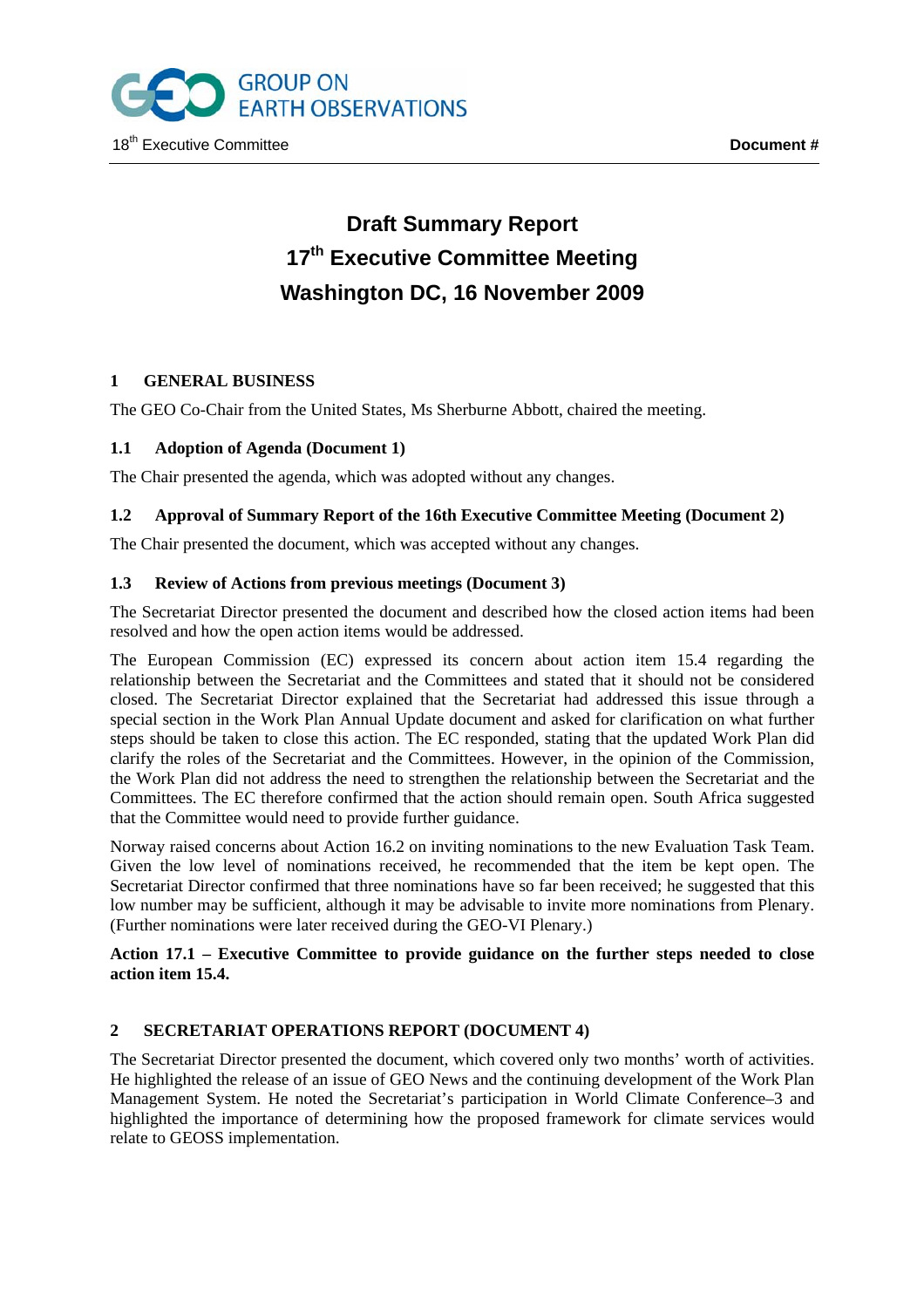

The EC asked for clarification about the Work Plan management system. The Executive Director explained that it will be demonstrated at the GEO-VI Exhibition and placed on-line next week.

Norway pointed to an error in the document which should be corrected.

#### **Action 17.2 – Work Plan management system to be placed on-line immediately following the GEO-VI Plenary.**

#### **3 REVIEW OF ORGANIZATIONS REQUESTING RECOGNITION AS PARTICIPATING ORGANIZATIONS (GEO-VI DOCUMENT 3 (REV1))**

The Chair introduced the document and noted that there were eight applicants.

China said that GEO was receiving many applications every year, which was a sign of the Group's increasing profile. He stated that it was important to consider whether applicants can meaningfully contribute to GEOSS implementation before GEO accepted them. He noted that GEO-VI Document 20 on the role of Participating Organizations had been prepared by the Executive Committee but not yet reviewed by the Plenary.

The Chair stated that decisions on the current round of applications should not be contingent on Document 20, as it had not yet been discussed or accepted. The Secretariat Director recalled the earlier concerns about a healthy balance between the number of Members and the number of Participating Organizations in GEO. The EC expressed reservations about two of the applicants because they do not satisfy the criteria set out in the rules of procedure. The meeting then discussed the merits of several other applicants. It debated whether organizations should already be engaged in Work Plan Tasks before they are formally recognized, or whether acceptance into GEO would help to encourage engagement.

Australia suggested that another category might be appropriate for some organizations: intergovernmental organizations and the UN bodies, in particular, could be given another status. South Africa said that it would be unfair to change the rules in the middle of the game for these applicants; he argued for considering the eight applicants according to current rules and then reviewing the rules for future applications. The Secretariat Director noted that being recognized as a Participating Organization was not a prerequisite to contributing to GEOSS implementation. Norway said that there would be no value to increasing the number of "paper members" and observed that it was not clear from all the applications how they would contribute to the Work Plan. China said that GEO was an intergovernmental body so it should be clear about what kinds of organizations it wanted to encourage to join.

The Chair proposed returning to the discussion after the Committee had reviewed Document 20 on the Role of Participating Organizations, which would be discussed under ExCom-17 agenda item 4/5 on the Review of GEO-VI Agenda and Documents.

When the discussion of this item resumed, South Africa, which would present Document 20 to the Plenary, described the changes it had made to the document based on the guidance provided to it at the Committee's previous meeting. Australia clarified that what it had in mind was rather upgrading the status of UN bodies to an upper-tier type of Participating Organization. The EC expressed disappointment in the Committee's earlier decision to ask South Africa to cut a key section of the document. The EC also wondered if GEO should consider establishing two categories of Participating Organizations. However, rather than elevate certain Participating Organizations to a new "higher" category, as proposed by Australia, the EC's initial response was that it would be more appropriate to introduce a new class of GEO membership, e.g. "Associated Organizations". This would enable organizations that did not meet the requirements for becoming a Participating Organization, but that are active in GEO, to be formally recognized as being associated to GEO. The Secretariat Director suggested that were any distinction to be made, it might be between organizations with a political mandate and those that are more technical.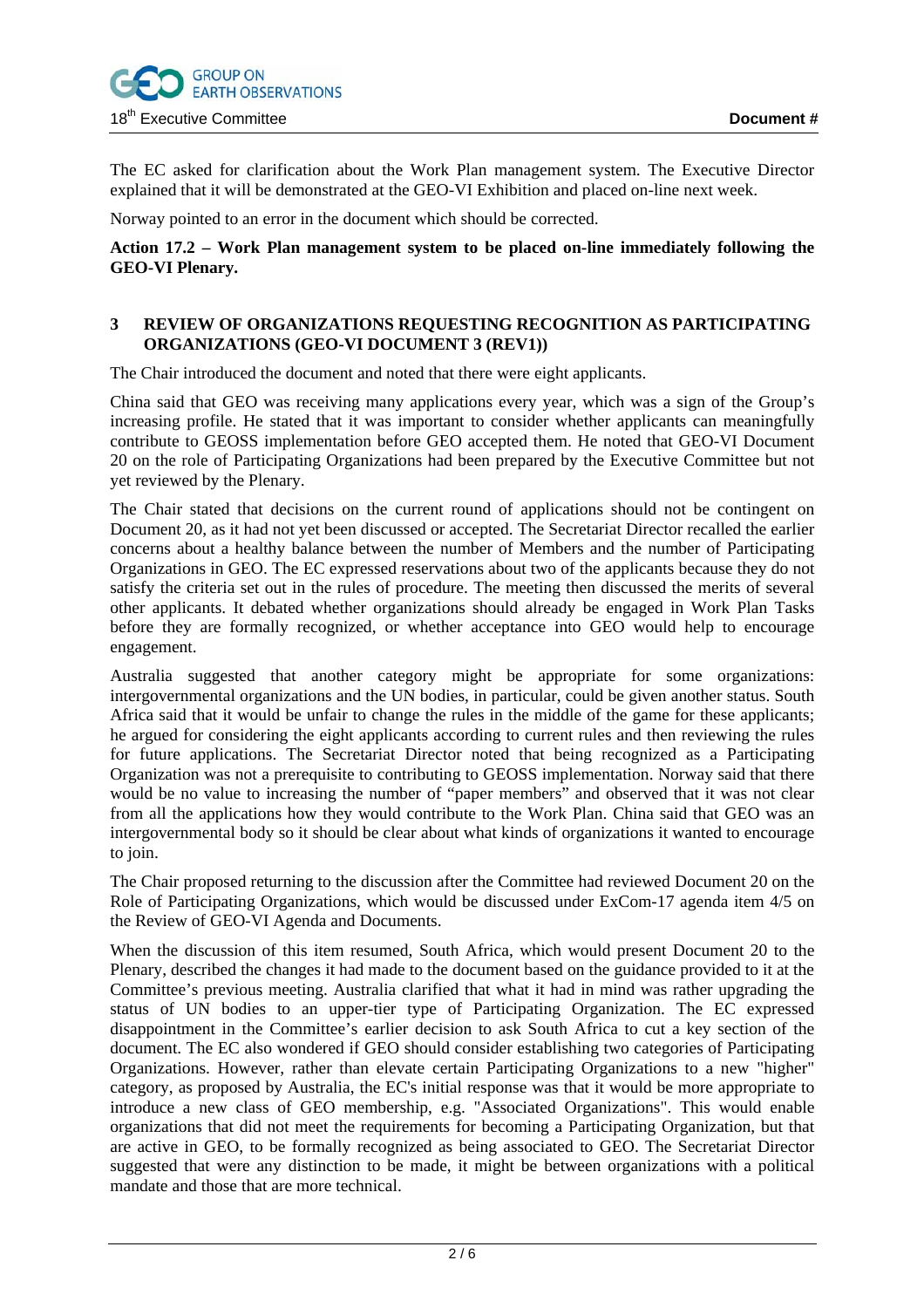The Chair then returned to the current list of eight candidates. Following an extended discussion, the meeting reached consensus on recommending two candidates for acceptance by Plenary. Some of those not recommended should probably operate through their national GEOs. They should also be encouraged to contribute to GEOSS implementation even without having the status of Participating Organization. The Committee agreed that, for those organizations that contribute to GEOSS but do not satisfy the criteria of being a Participating Organization, it should pursue a solution for ensuring that they are recognized and engaged.

**Action 17.3 – Secretariat to write to the candidate organizations that were not accepted at GEO-VI to explain the decision and encourage them to engage actively in GEOSS.** 

**Action 17.4 – The Executive Committee to look for a solution that recognizes and engages those organizations that contribute to GEOSS, even though they do not satisfy the criteria for being a Participating Organization.** 

# **4/5 REVIEW OF GEO-VI AGENDA AND DOCUMENTS**

The Chair reminded the meeting that this agenda item was the main issue for the day.

The meeting discussed whether GEO-VI agenda item 1.7 on the recognition of Participating Organizations should be moved so that it will follow item 11 on the role of Participating Organizations (Document 20). It decided not to change the order and to treat the two issues separately.

The Chair noted that Facebook and YouTube had requested permission to videotape the opening Plenary speeches. The meeting agreed that this should be allowed.

The Chair stated that the time limit for oral reports would be kept to five minutes per country. The Secretariat Director highlighted the importance of the oral reports, which would not likely take much longer than an hour or so.

The EC asked for clarification about the significance of "accepting" the GEO Work Plan Progress report under item 2.2. The Secretariat Director said that it did not imply any commitment, but was simply a recognition by the Plenary of the work being undertaken by the GEO community.

The Secretariat Director anticipated that item 3.1 on recommendations for the long-term operation of the GEOSS Common Infrastructure would lead to a discussion. The EC expressed concern about the recommendation that the new GCI Coordination Team operate under the auspices of the Architecture and Data Committee (ADC). It was the view of the EC that the GCI Team must certainly work closely with the ADC and the other GEO Committees. However, the EC was of the opinion that the GCI Team should be established under the remit of the GEO Plenary, reporting periodically to the Executive Committee and annually to the Plenary. The Secretariat Director said that a second concern related to the proposal for creating a Trust Fund, and a third key issue was whether there should be a single GEO portal and Clearinghouse, or several.

Australia said that the GEOSS Common Infrastructure is the heart of GEOSS interoperability and more must be done to ensure that it operates on a robust and sustainable basis. In response to a question from Norway, the EC repeated that the GCI Coordination Team should report to the Plenary, and not to the Architecture and Data Committee as proposed in the document; this arrangement would be more appropriate because this work was inspired by the Cape Town Ministerial Declaration. Australia and the US supported this position. The Chair observed that there was a general sense in the Executive Committee that the Coordination Team should report to Plenary while also engaging with the various Committees.

The EC supported the idea of choosing a single portal for the initial phase. Norway agreed. The EC noted that Annex 2 to the Recommendations proposes criteria for choosing one portal should the oneportal option be agreed. One criterion is that component providers be asked to set out the basis of their commitment for managing that particular component through 2015. Australia agreed on the need for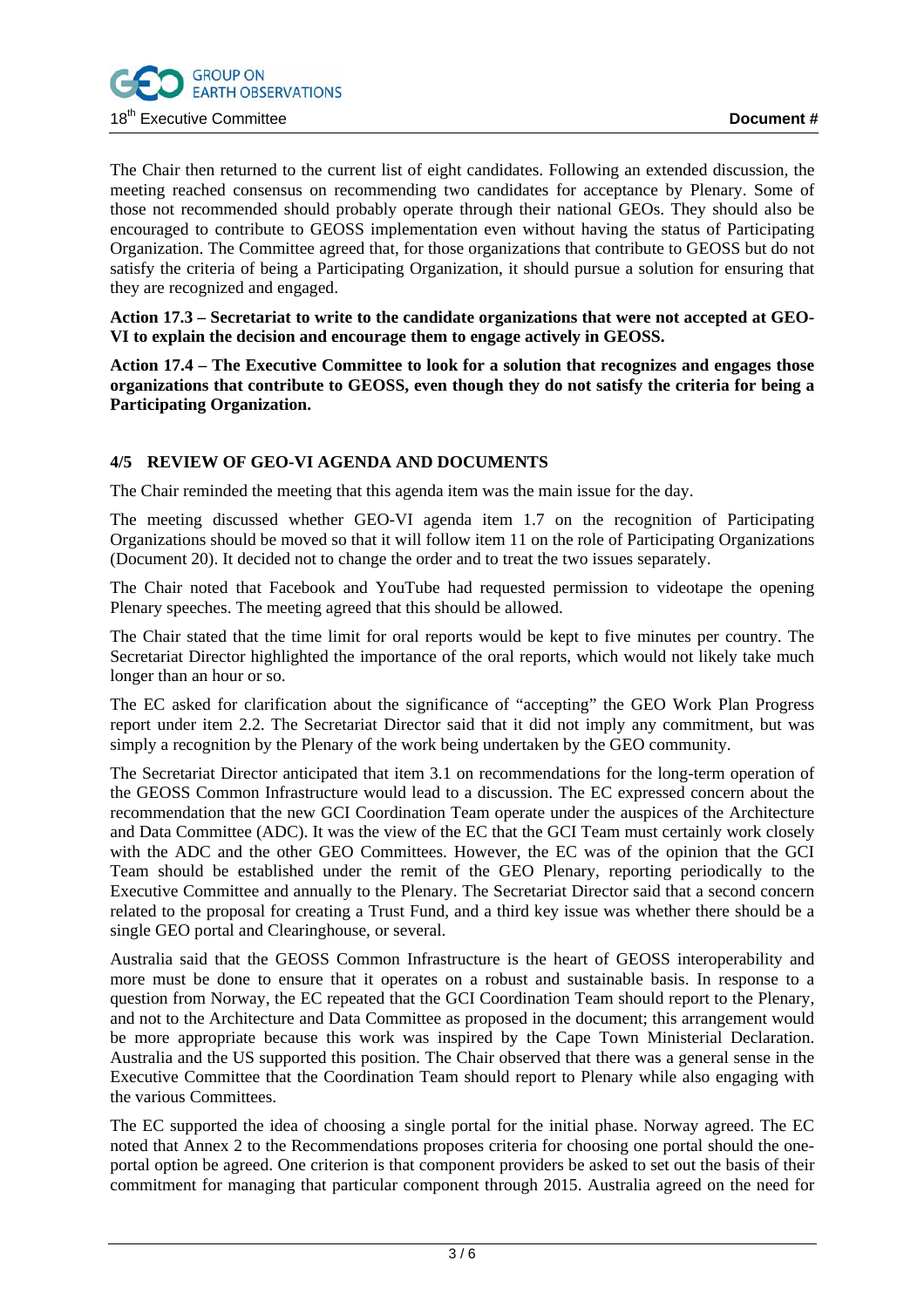

having one committed GCI portal, but noted that this did not exclude the use of any number of community portals, given that GEO is a voluntary body. She noted that this would require welldefined specification of operational requirements and governance issues.

The Secretariat Director said that if the proposal for establishing a Trust Fund were to be accepted, it would need to be clear who was responsible and accountable. The EC observed that the document does not make a detailed proposal about the Fund, but simply notes that some kind of funding would be needed were there to be a single dedicated portal; a paper elaborating the mechanisms behind a Fund could be elaborated for the next meeting of the Executive Committee. Once the GEOSS Common Infrastructure is in place, much of the future development may in any case occur through the many community portals.

South Africa said that a paper on the governance issues surrounding the establishment of a Fund should be developed. The EC said that the establishment of a Fund would not affect developments up through the 2010 Ministerial, so this issue could be addressed next year. South Africa concluded that the Coordination Team should be established, terms of reference should be developed and governance issues addressed. Key issues include the selection procedure for a single portal, funding, in-house development vs external sourcing, and the time frame.

The meeting discussed whether or not there was a consensus on the report's recommendation that GEO choose a single portal. The EC said that a decision now one way or the other was essential to ensure that there would be something to show for the Ministerial. Australia said it was critical to make strong progress on this issue for the Ministerial and that the Executive Committee should make a strong statement on this.

Given the many open issues, the Secretariat Director predicted that the Plenary would not be able to accept the document as written. He supported South Africa's call for a new paper by the soon-to-beestablished Coordination Team. It should be hoped that the Plenary would mandate the Executive Committee to advance this issue for its  $18<sup>th</sup>$  meeting. The meeting broadly agreed on how to present its conclusions concerning the document and its proposals to the GEO-VI Plenary, and the Chair said she would capture these ideas during lunch and present some wording later in the day.

When the meeting later returned to this item, the Chair read out some text summarizing the Executive Committee's views for the Plenary. The Chair concluded that six of the eight recommendations were endorsed by the Executive Committee. Those regarding the proposed Trust Fund and the relationship between the Coordination Team and GEO would, however, need to be revised or further elaborated. The statement also included the messages that the selection criteria for the Coordination Team should ensure a balance between technical and non-technical members, that the Team should report to Plenary but also coordinate with all Committees, and that the Secretariat should maintain budget execution responsibility for any new Trust Fund if it was agreed that a requirement for a Trust Fund was justified. A selection process would need to be defined for choosing one portal, and the value of community portals should be recognized. The meeting fully supported the Chair's proposed approach.

The meeting then discussed how the four sub-items under agenda item 4 would be presented. Referring to item 4.4 on the GEO Baseline Initiative, the EC questioned whether this should be linked to the Summit or be treated simply as another GEO activity; this led to a brief discussion of the proposed Initiative.

For agenda item 5 on preparatory activities for the 2010 Ministerial Summit, the Committee invited Mr David Grimes of Canada to describe the progress being made by the 2010 Task Force, which Canada co-chairs together with China and the EC. He stated that the Task Force is focusing both on products for the summit and on the draft Declaration. China will soon send a notice to Ministers asking them to take note of the date of the Summit. Outreach tools will be developed. Australia applauded the work of the Task Force and indicated they would explore their capacity for joining. France emphasized the importance of taking significant actions to ensure that Ministers will want to attend. Mr Grimes said the Summit agenda was an essential tool for attracting Ministerial interest.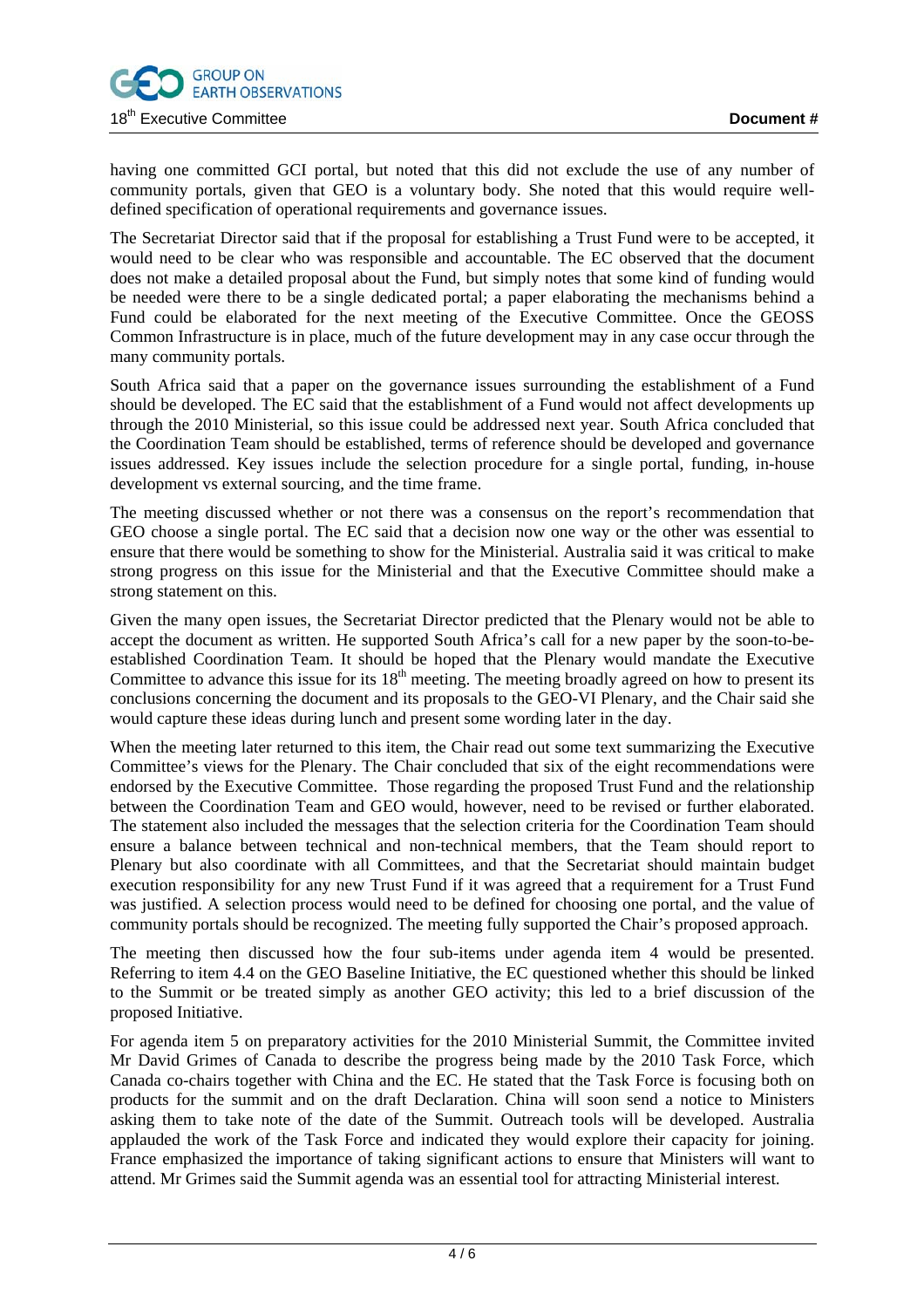

Referring to GEO-VI agenda item 6, Russia stated that he had proposed new wording for the updated weather target and had thought it had been accepted; this wording however was not reflected in the new document. Australia confirmed that the Target Task Team had discussed this wording and undertook to seek clarification from the co-chair of the task team.

Under agenda item 7 on GEOSS Monitoring and Evaluation, the Secretariat Director recommended that the GEO-VI Chair state that only three nominations to the new body had been received and invite others to participate.

The meeting reviewed the document prepared by the EC for agenda item 9.2 on Executive Committee membership. The EC summarized the document, noting that the Committee had earlier agreed that it preferred option 1, which calls for expanding the Executive Committee by one member. The Chair expressed concern that this issue could take up a great deal of time in Plenary, and the meeting discussed how best to handle the issue. The Chair proposed that the EC present the report in Plenary and that the Plenary then be asked to endorse the proposed option. She also noted that the Executive Committee had now moved towards a consensus on option 1, which was stronger than the previous "preference".

The meeting discussed who would present the reports from the four GEO Committees under item 10.1 and the process for nominating new Committee co-chairs.

The Secretariat Director described the financial reports that would be presented under GEO-VI agenda item 12. He said that he would explain to the Plenary that contributions to the Trust Fund are not increasing despite the growing number of Members and that the Secretariat has now been forced to start running down its reserves.

Australia noted that it would present to Plenary the report of the Informal Finance Review Team. Australia also distributed for the meeting's consideration a draft budget resolution to be submitted to Plenary by the Executive Committee. This led to an extended discussion of what impact such a resolution might have. South Africa questioned whether it would really have the desired impact. Argentina thought it should be more forward leaning. Australia said it was irresponsible for an intergovernmental organization to pretend to have money it doesn't have, and stressed the distinction between budgeting and fund raising. The Chair proposed some editorial changes that could address the various comments made. Norway questioned why new Members are not contributing. South Africa and the EC returned to their concern that the message as presented in the text may not have the expected result.

Turning to GEO-VI agenda item 15 on the announcement of GEO-VII and the 2010 Ministerial Summit, the meeting agreed to hold the two events from 2 to 4 November 2010.

**Action 17.5 – The GCI Coordination Team to submit a document addressing the issues raised by the Executive Committee and the Plenary to the Executive Committee's 18th meeting.** 

# **6 REPORT OF THE EXECUTIVE COMMITTEE TO GEO-VI (GEO-VI DOCUMENT 15)**

The Secretariat Director presented the document, including the master schedule in annex. The EC remarked that it generally supported the document, except for the tight timeframe provided in the annexed GEO Master Schedule for 2010 for the GEOSS monitoring and evaluation process. The Secretariat Director said that the timing was compressed due to the scheduling of an Executive Committee meeting in July and proposed a possible solution. Australia commented on the proposed timing of the Work Plan Symposium, which it believed should be associated with the Plenary rather than with the co-located Committee meetings. The meeting also discussed the timing of the Committee meetings and the Beijing Plenary and Summit.

In order to complete Annex C on the performance of the Secretariat and the Secretariat Director, the meeting asked the Secretariat staff to excuse themselves. The meeting then discussed their assessment